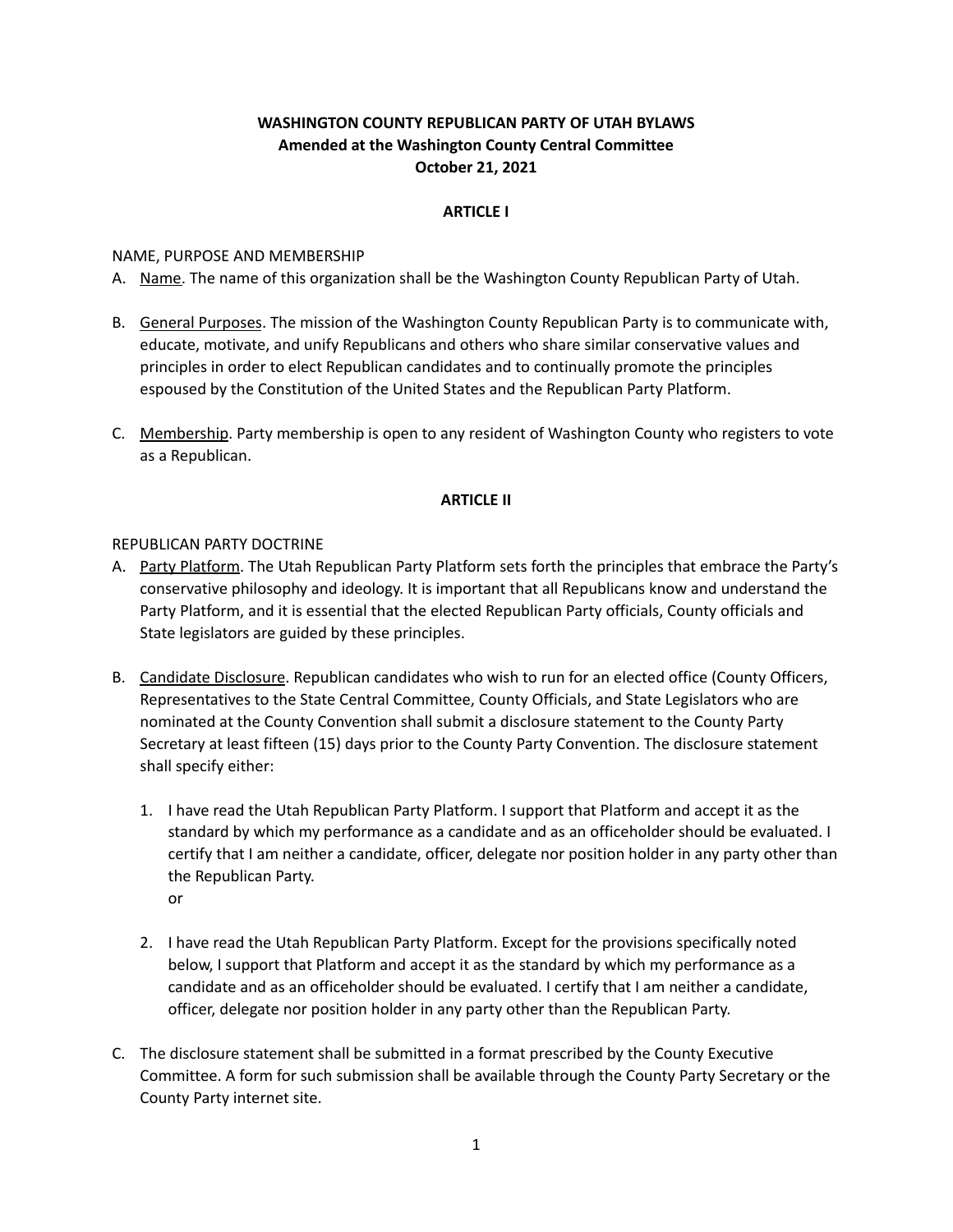D. Candidate disclosure statements and any exceptions noted therein shall be made available to delegates attending the Convention. Should any candidate fail to submit the Disclosure Statement, the Party Chair will announce this failure immediately prior to commencement of nominations for that candidate's office

#### **ARTICLE III**

#### OFFICERS, OFFICIALS AND DELEGATES

A. Executive Committee Officers. The officers of the County Party shall be the following: Chair, Vice-Chair, Secretary, Treasurer and Legislative District Chairs. All officers of the County Party are elected for a term of two (2) years.

## 1. Duties of Executive Officers.

- a. Chair. The Chair, in addition to the duties charged by statute, shall be the chief executive officer of the Republican Party in Washington County and shall preside over all meetings of the County Central Committee and the Executive Committee. The Chair shall effectuate the policies and shall perform all duties as may be prescribed by these By-Laws or as may be assigned by the Executive Committee or the County Central Committee.
- b. Vice-Chair. The Vice-Chair shall assist the Chair and exercise the powers of the Chair during any absence or disability and shall perform such other duties as may be assigned by the Chair, the Executive Committee or the Central Committee.
- c. Secretary. The Secretary shall keep the minutes of all meetings of the Central Committee and the Executive Committee and shall be custodian of the minutes, files and records of each of these committees as delegated. The Secretary shall also receive letters of intent as set forth in Article IV-A2b, herein, and report filings to the Executive Committee on the day following the filing deadline.
- d. Treasurer. The Treasurer shall account for all monies of the County Party and keep regular books of account. The Treasurer shall, whenever required to do so by the Central Committee or Executive Committee, make and exhibit a report of the treasury and submit the books, records, and vouchers for examination and/or audit. The Treasurer will submit all reports required by state and federal election laws.
- e. Legislative District Chairs. Each Legislative District Chair shall be responsible for the organization in his/her legislative district and for performance of such other duties as may be assigned by the Executive Committee or the County Central Committee. Said Legislative District Chairs may appoint Vice-Chairs with the approval of the Executive Committee, as may be necessary. Legislative District Chairs may appoint and remove Area Representatives, not to exceed ten (10) per district, to help oversee and coordinate the activities of designated Voting Precincts within their respective district. The Area Representatives serve at the will of the Legislative District Chairs.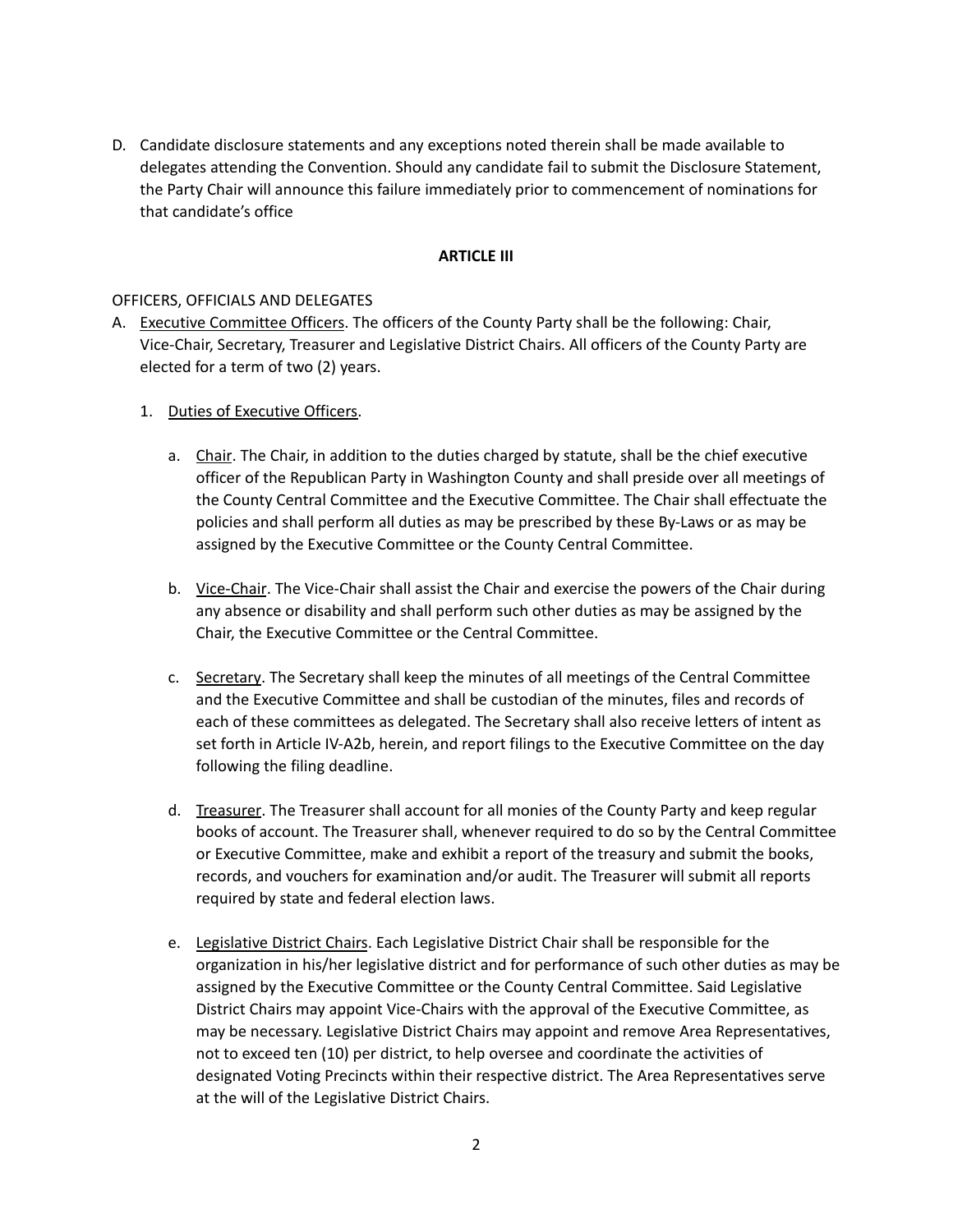# 2. Election of Executive Officers.

- a. Election. Officers shall be elected for a term of approximately two (2) years at the County Organizing Convention held in odd-numbered years in accordance with the provisions of the Utah election laws and the Constitution and Bylaws of the State Republican Party.
- b. Filing. Any individual desiring to run for a County Executive Committee office must file a letter of intent with the Executive Committee Secretary no less than fifteen (15) days prior to the County Organizing Convention in order for his or her name to appear on the ballot.
- c. Nominations from the Floor. In the event no candidate files for an office to be filled by an election at an Organizing Convention, nominations may be made from the floor. Floor nominations must come from a credentialed member of the convention and be seconded by a credentialed member before being accepted by the Chair and then voted on by the appropriate body.
- d. Qualifications. All candidates shall be U.S. Citizens who have resided in Washington County for at least one (1) year, must reside within the area they are elected to represent, must be at least eighteen (18) years of age, registered Republicans, and not an officer, delegate, candidate or registered affiliated voter of any other political party. An Officer shall not be a candidate for an elected (partisan) public office and resignation as a Party Officer will be automatic immediately upon such filing.
- 3. Replacement of Officers.
	- a. Vacancies. See Article X, Section C.
	- b. Removal. Any officer may be removed by a two-thirds (2/3) vote of all the voting members in attendance at a properly noticed and convened meeting of the County Central Committee.
- B. Precinct Officials. County Precincts shall be presided over by a Chair, Vice Chair, Secretary and Treasurer. The position of Treasurer may be combined with the secretary.
	- 1. Duties of Precinct Officers.
		- a. Precinct Chair. The Chair shall be responsible for educating, informing and gathering the precinct, conducting Caucus meetings, and participating in all County Central Committee meetings. The precinct chair shall be responsible for cooperating with the legislative chair on caucus trainings and any other business set forth by the executive committee.
		- b. Vice Chair. The Vice-Chair shall assist the Chair and exercise the powers of the Chair during any absence or disability and shall perform such other duties as may be assigned by the Chair, the Executive Committee, County Central Committee, or Legislative District Chair, and shall participate in all County Central Committee meetings.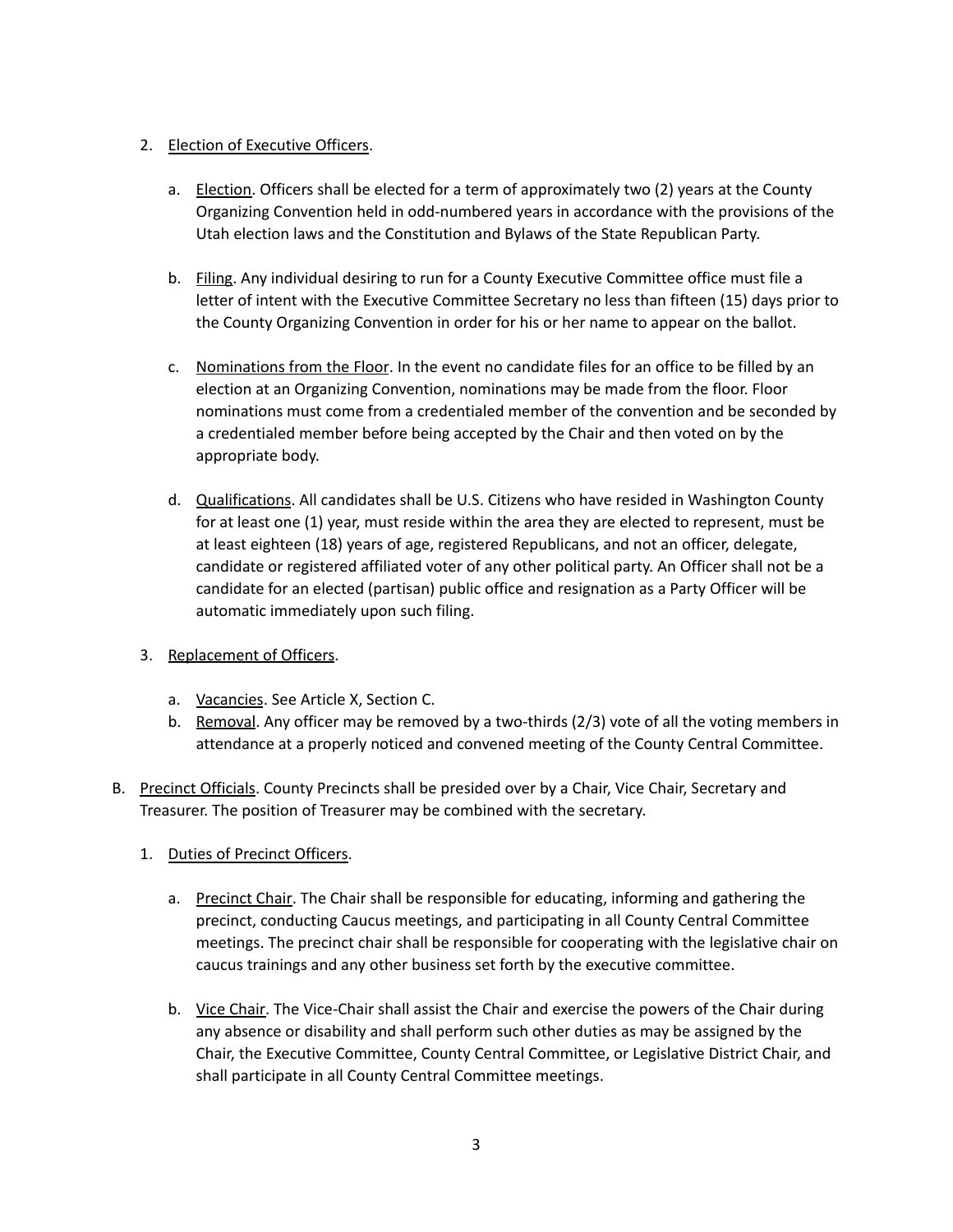- c. Secretary. The Secretary shall assist the Chair in its responsibilities, keep the minutes of all Caucus meetings, and be the custodian of the Voting Precinct's minutes, files, and records.
- d. Treasurer. The Treasurer shall account for all monies of the Precinct and keep regular books of account. The Treasurer shall, whenever required to do so by the Precinct, County Central Committee, or Executive Committee, make and exhibit a report of the treasury and submit the books, records, and vouchers for examination and/or audit. The Treasurer will submit all reports required by state and federal election laws.
- 2. Election. Precinct Officials are elected at the biennial Caucus meeting held on even numbered years and serve a term of two (2) years. The Secretary and Treasurer may be elected or appointed at the discretion of the newly elected chair.
- 3. Qualifications. Precinct Officials shall be U.S. citizens who have resided in Washington County and the designated precinct boundaries for at least thirty (30) days prior to the caucus meeting, at least eighteen (18) years of age, registered Republicans, and not officers, delegates, candidates or registered affiliated voters of any other political party.
- 4. Replacement. See Article X. State and County Delegates who do not respond after three (3) good-faith attempts at contact by the County Party by way of email, phone call, or text can be replaced according to the instructions set forth in Article X.
- C. State and County Delegates.
	- 1. Duties of Delegates
		- a. State Delegates. State Delegates shall prepare for and attend the State Convention and participate in the selection of Republican candidates.
		- b. County Delegates. County Delegates shall prepare for and attend the County Convention and participate in the selection of Republican candidates.
	- 2. Election. Delegates are elected at caucus meetings with the exception of Officiary Delegates who are elected at the County Convention, all for a term of two years. Precincts elect the number of State and County Delegates authorized by the Executive Committee, based upon Relative Republican Strength allocation, less the number of Officiary Delegates.
	- 3. Qualification. Delegates must be U.S. citizens who have resided in Washington County and the designated precinct boundaries for at least thirty (30) days prior to the caucus meeting, at least eighteen (18) years of age, registered Republicans, and not officers, delegates, candidates or registered affiliated voters of any other rival political party.
	- 4. Replacement and Substitution. *See* Article X.
- D. Officiary Delegates.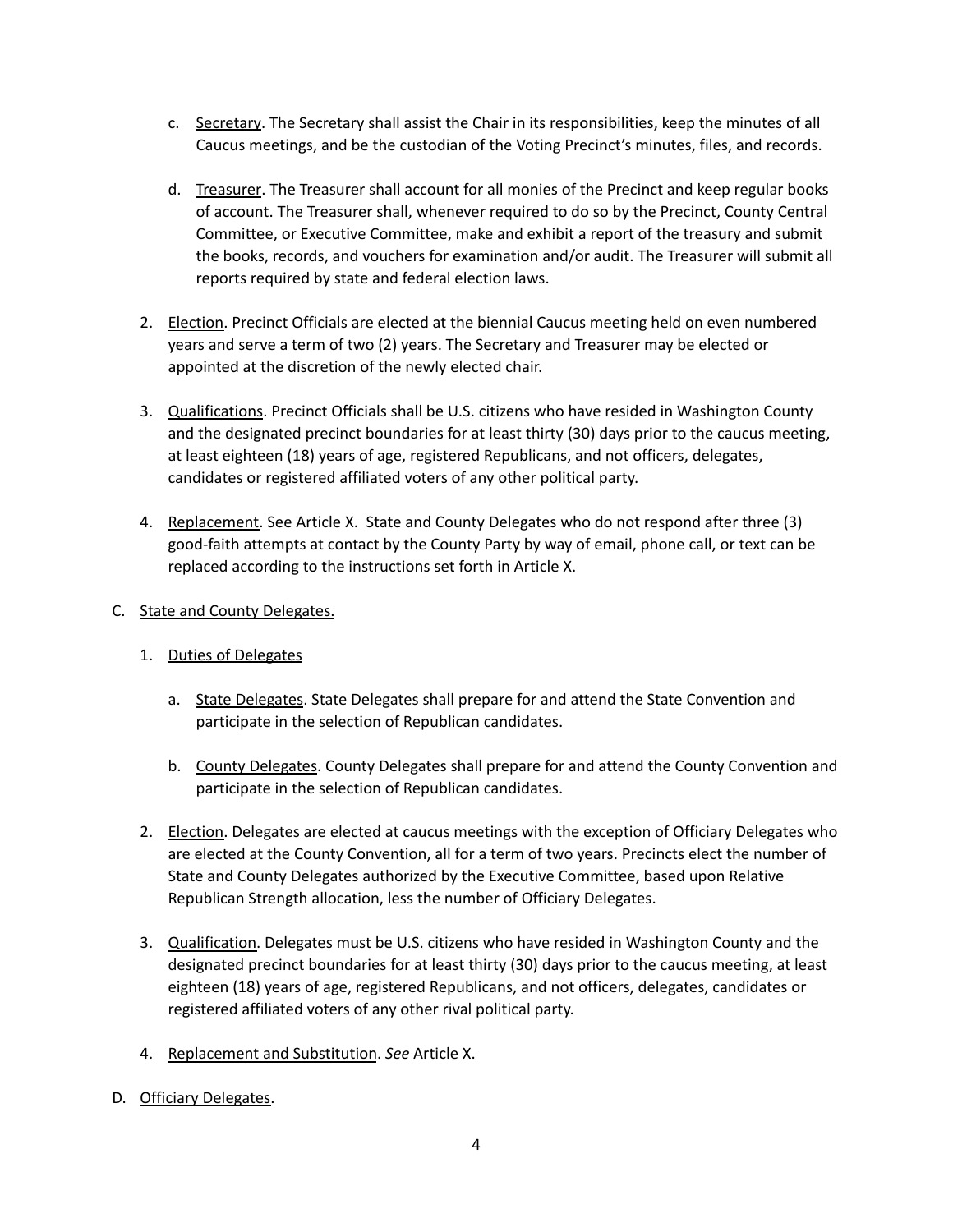- 1. Officiary Delegates. Officiary Delegates are those elected County Party Officers (Chair, Vice-Chair, Secretary, Treasurer and Legislative Chairs); all members of the State Central Committee; Republican County Officials (Commissioners, Assessor, Attorney, Clerk/Auditor, Recorder, Sheriff, and Treasurer), and Washington County Republican State Legislators (elected officials residing in Washington County for House and Senate Districts partially or entirely within Washington County).
- 2. Eligible Officiary Delegates. Eligible Officiary Delegates shall become county and state delegates upon election to a qualifying office at the County Convention.
- 3. Mandatory Resignation. State or County Delegates elected by the precinct at caucus meetings who subsequently become officiary delegates by virtue of the election process shall be automatically removed from the precinct delegate positions so that those positions can be reassigned.
- E. Election Judges.
	- 1. Responsibilities. Election Judges have the legal duty and responsibility to conduct the Primary and General elections according to the procedures set forth in the Utah Code.
	- 2. Application. Precinct officials are encouraged to solicit three (3) qualified precinct volunteers to make application to be Election Judges. Completed applications are submitted to the County Clerk, who makes assignments from the pool of judges. Applications must be renewed every two years coincidental to the biennial caucus meetings.
	- 3. Qualifications. Applicants must be registered voters, competent and trustworthy persons. They must attend required training classes and declare themselves physically able to perform the duties of an Election Judge.

# **ARTICLE IV**

# COUNTY CENTRAL COMMITTEE

- A. Powers. The County Central Committee shall be the governing and policy-making body of the Party and shall exercise those powers conferred upon it by law, these By-Laws, and by the Utah State Republican Party.
- B. Membership. Voting members of the County Central Committee include the following:
	- 1. Members of the County Executive Committee and all Washington County members of the State Central Committee.
	- 2. All Precinct Chairs and Vice-Chairs.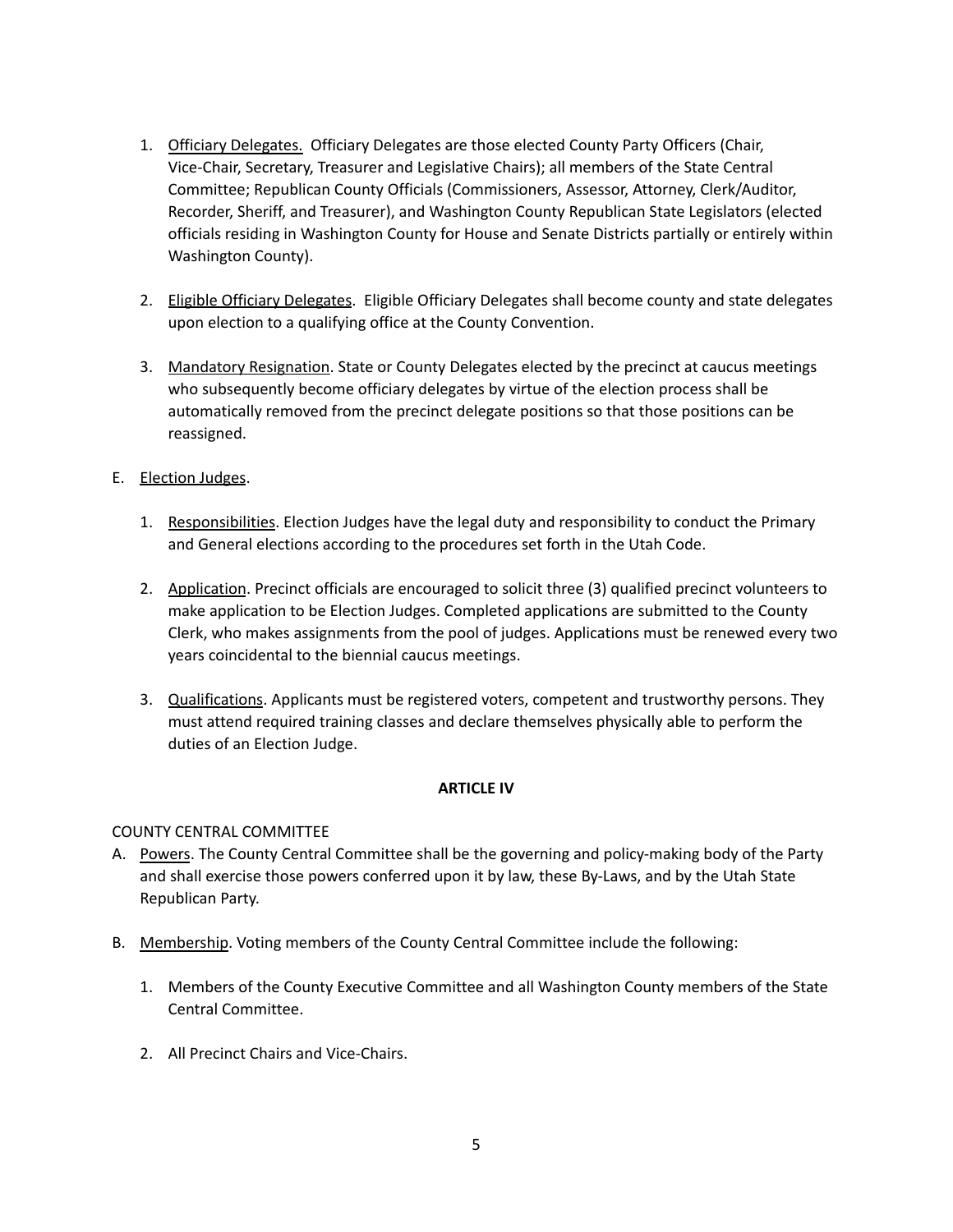- 3. Elected Republican County officials and Republican State Legislators (elected officials residing in Washington County for House and Senate Districts partially or entirely within Washington County).
- C. Regular Meetings. The County Central Committee should hold a Regular Meeting at least twice annually, which shall be scheduled and called by the County Executive Committee. If the CCC has no business to conduct at the second meeting, the Executive Committee may elect to dispense with the second CCC meeting, but the CCC shall be convened no less than once per year.
- D. Special Meetings. The County Central Committee may hold Special Meetings, which may be called by the Chair or thirty three percent (33%) of the voting members of the County Central Committee.
- E. Quorum. In order to conduct binding business, the County Central Committee must have a quorum in attendance, defined as twenty five percent (25%) of the eligible voting members.
- F. Notice of Meetings. Notices for Regular Meetings shall include the date, time, place and agenda and shall be sent at least two weeks prior to the meeting. Notices may be either mailed or emailed. Notice for a Special Meeting shall be sent at least one week prior to the meeting. The County Central Committee shall not conduct business at any meeting that has not been properly noticed.

## **ARTICLE V**

# COUNTY EXECUTIVE COMMITTEE

- A. Powers. The executive powers of the County Central Committee shall be vested in the County Executive Committee. It shall be the duty of the County Executive Committee to coordinate County Party affairs with the State officials and to cooperate with the State Central Committee and its officers in conducting political campaigns and in carrying out the directions of the County Central Committee. The County Executive Committee may create and dissolve committees as the need arises.
- B. Membership. The voting members of the County Executive Committee shall include only the County Executive Committee Officers (Chair, Vice Chair, Secretary, Treasurer) and the Legislative District Chairs. The Officiary, non-voting members of the County Executive Committee include the State Central Committee members who are not also County Executive Committee Members.
- C. Quorum. In order to conduct binding business, the County Executive Committee must have a quorum in attendance, defined as a majority of voting members of the County Executive Committee.
- D. Neutrality. The County Executive Committee and county Party paid staff shall not publicly endorse or oppose any Republican candidate for partisan, public office in the County while the candidate is opposed by another Republican candidate for the same office.
- E. Committees. The County Chair, in its discretion and with the approval of the County Executive Committee, shall appoint subcommittees to assist with the work of the County Executive Committee.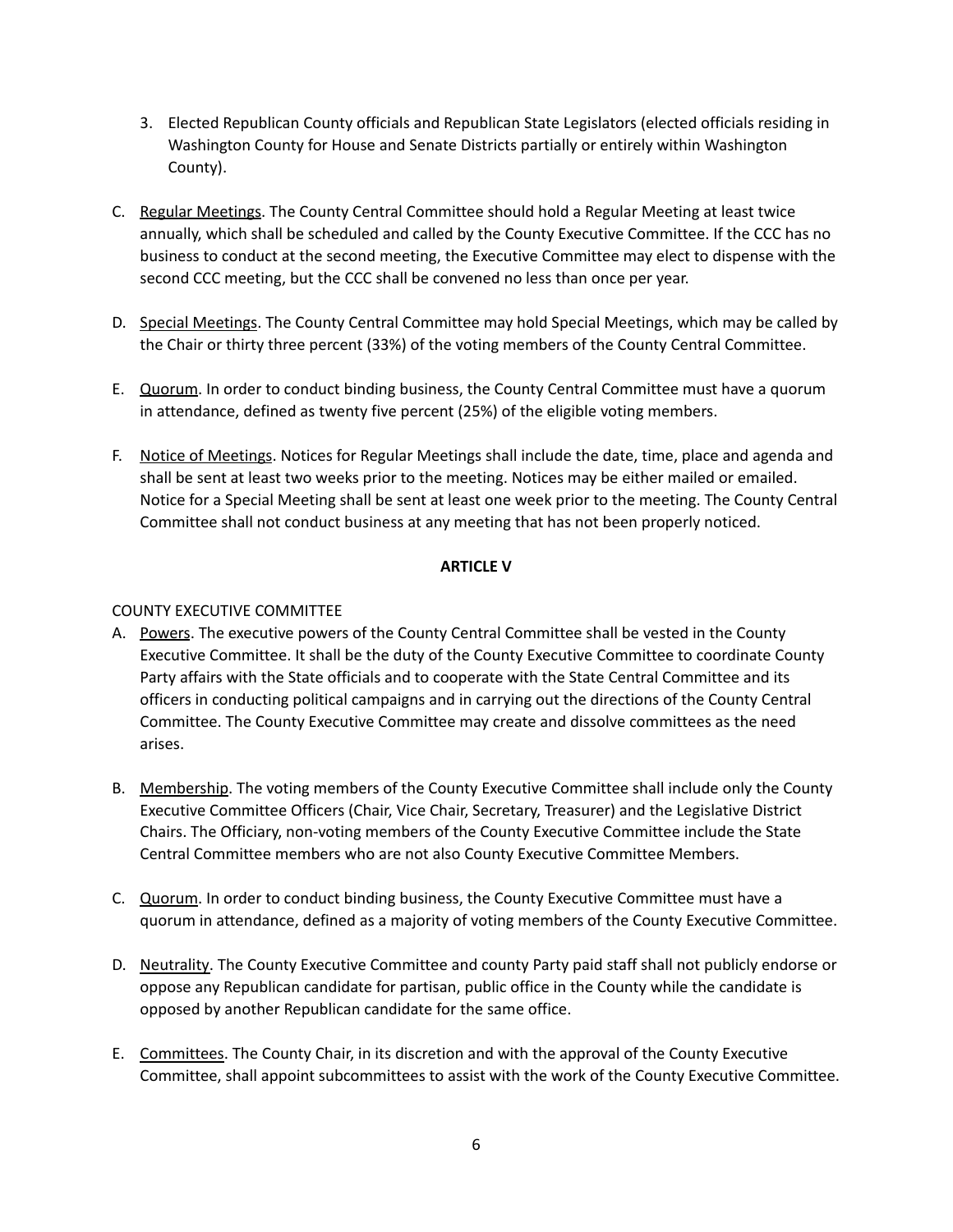These Committees shall be advising bodies only. The County Executive Committee shall have at least the following Subcommittees:

- 1. Bylaws committee. The Bylaws Committee shall review the County Bylaws and recommend any revisions to the County Executive Committee for approval by the County Central Committee.
- 2. Fund Raising Committee. The Fund Raising Committee shall develop for approval by the County Executive Committee a program to raise and/or solicit funds to finance the activities, programs, and donations of the County Party.
- 3. Messaging Committee. The Messaging Committee shall develop a program to use media resources to get the Party message out to the residents of Washington County and promote the activities initiated by the County Executive Committee.

## **ARTICLE VI**

## STATE CENTRAL COMMITTEE

- A. Duties. County members of the State Central Committee shall represent the County at the State Central Committee meetings. As non-voting members of the County Executive Committee, they should attend Executive Committee meetings.
- B. Membership. The number of County representatives to the State Central Committee is determined by the State Party. The County Chair and Vice-Chair are automatic members. The remaining County representatives to the State Central Committee, shall be elected at the County Organizing Convention.
- C. Qualifications. Any individual desiring to run for the State Central Committee must file a letter of intent with the Secretary of the County Executive Committee no less than fifteen (15) days prior to the County Organizing Convention in order for his or her name to appear on the ballot. All candidates shall be U.S. Citizens who have resided in Washington County for at least one (1) year immediately prior to the election, must be at least eighteen (18) years of age, a registered Republican, and not an officer, delegate, candidate or registered affiliated voter of any other political party. In the event no candidate files for an office to be filled by an election at an Organizing Convention, nominations may be made from the floor.

## **ARTICLE VII**

## BUDGET

- A. The County Budget. The Party Treasurer shall submit to the County Executive Committee a budget for the next fiscal year in sufficient time to allow review by the County Executive Committee and approval by the County Central Committee at the last meeting of the current fiscal year. The Executive Committee shall always retain a balance in the Party accounts.
- B. Fiscal Year. The accounting year end for the Party shall be December 31 of each year.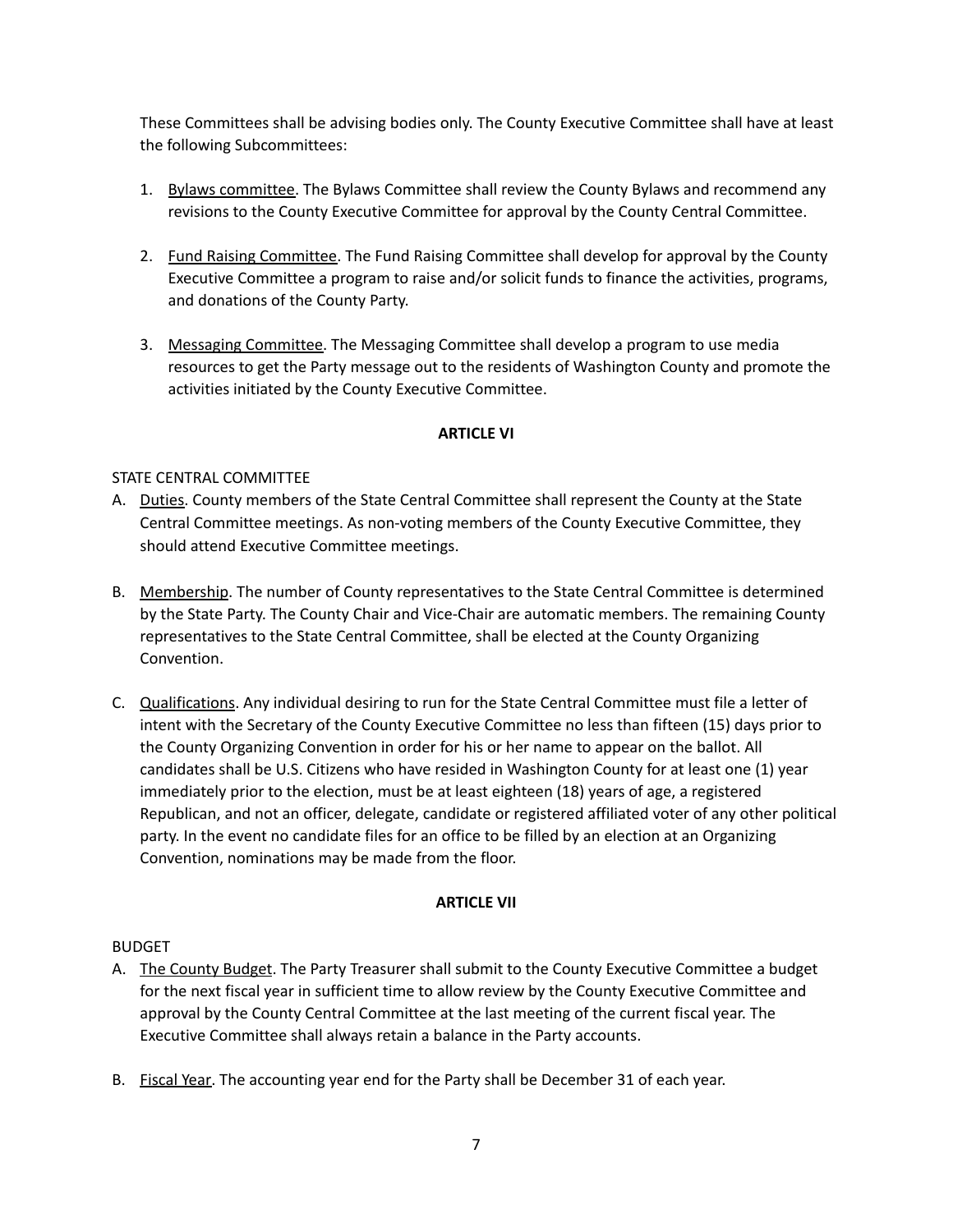#### **ARTICLE VIII**

#### CAUCUS MEETINGS

- A. Precinct Caucus Meetings. Precinct caucus meetings shall be held in each even-numbered year on the date designated by the State Party. The County Party shall designate the locations through the Legislative District Chairs. The County Party shall give notice of each individual caucus meeting by notifying the local news media and posting at least three notices in each precinct. The current precinct officers shall conduct the entire meeting, even though new precinct officers are elected in the process.
	- 1. Caucus Participants. Caucus meetings shall be open to the public. Each participant shall be a U.S. Citizen who resides in the precinct and will be eighteen years of age prior to that year's general election. A participant shall not be a simultaneous officer, delegate, candidate or registered affiliate voter of any other political party. Precinct Chairs shall be provided with current voter registration lists in advance of the scheduled meetings. (Voter registration materials shall be available at the meeting for those who wish to affiliate as Republicans that night).
	- 2. Meeting Time and Agenda. The caucus meetings shall begin with a prayer, the Pledge of Allegiance and other agenda items as required by the State Party. The agenda shall provide for the election of precinct officers, County Delegates and State Delegates, as well as a solicitation of funds for the operation of the County Party. The Caucus meetings shall also solicit volunteers for election judges and volunteers to support the County election campaign efforts.
	- 3. Documentation Requirements. A sign-in sheet shall be provided to record the names, addresses and telephone numbers of those in attendance. E-mail addresses are mandatory for anyone elected to any position. Required information about delegates shall be provided to county officials and candidates in a timely manner.

## B. Election of Officers and Delegates:

- 1. Requirements. Elected Officers and Delegates must be U.S. citizens who have resided in Washington County and the designated precinct boundaries for at least thirty (30) days prior to the caucus meeting, at least eighteen (18) years of age, registered Republicans, and not officers, delegates, candidates or registered affiliated voters of any other political party. They must also provide updated and accurate contact information to the party, including full name, phone number, address, and email address.
- 2. Precinct Officers. A Chair, Vice-Chair, and Secretary/Treasurer shall be elected at each caucus meeting.
- 3. Delegates to State Convention. At the caucus meetings, Precincts shall elect the number of State Delegates authorized and, in addition, shall elect two (2) alternate State Delegates. The number of State Delegates to be elected by the County is determined by the State Party and is based on the Relative Republican Strength. That number, less the number of Officiary Delegates, is then divided among the precincts by the County Executive Committee using the same formula. The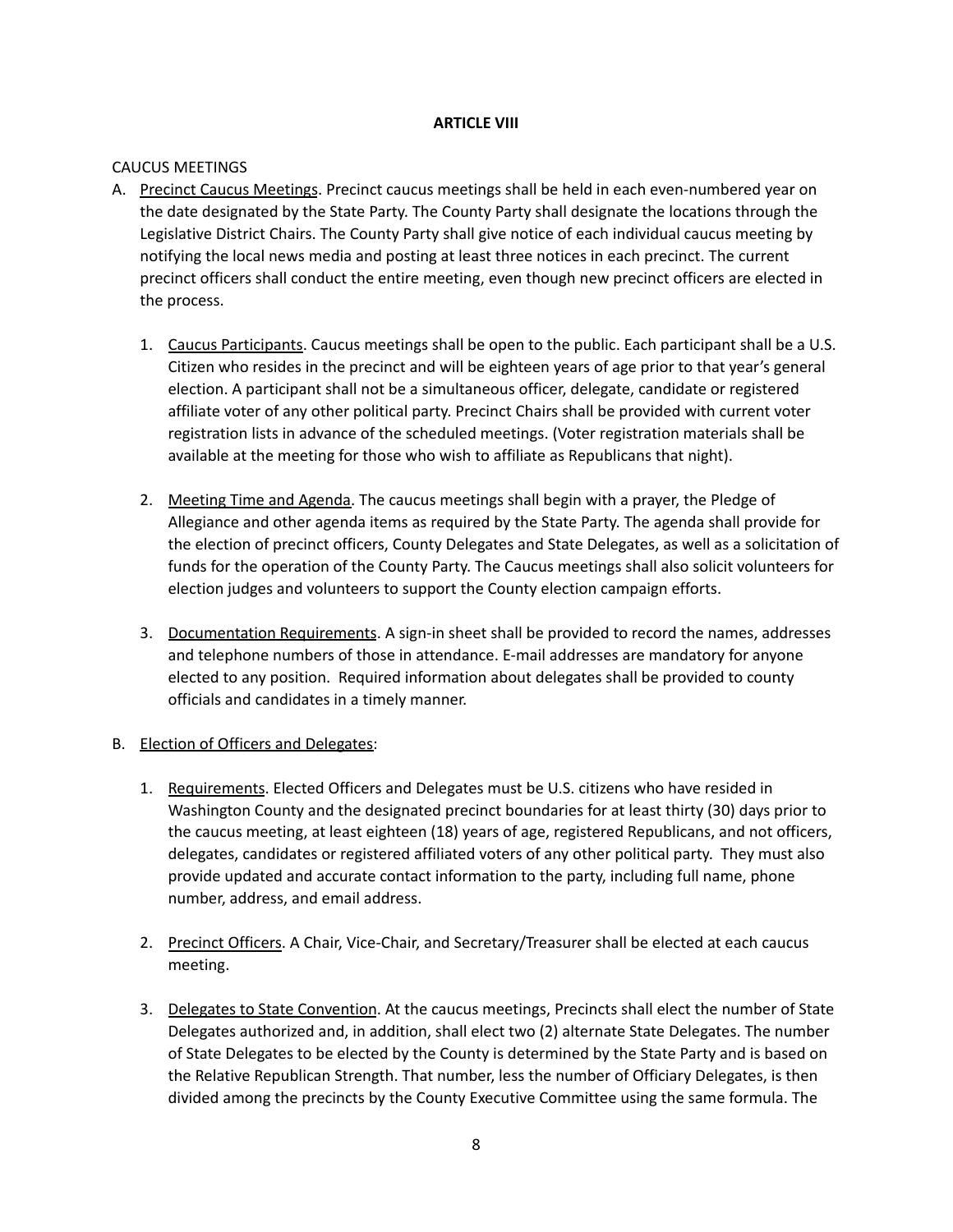County Party shall submit the State Delegate list to the State Party no later than two (2) weeks prior to the State nominating Convention.

- 4. Delegates to County Convention. At the caucus meetings, Precincts shall elect the number of County Delegates authorized. In addition Precincts shall elect four (4) alternate County Delegates. The County Executive Committee shall designate, based upon the Relative Republican Strength of each precinct, the number of delegates to be elected at each precinct caucus meeting. The total number of County delegates shall not be less than three hundred (300).
- 5. Alternate Delegates. There shall be a separate pool of State Delegate Alternates and a separate pool of County Delegate Alternates, who shall likewise be elected for a period of two (2) years. A record of the separate Alternate pools shall be kept along with a record of the number of votes each received, to maintain the order of delegate replacement. A replaced delegate will fall back into the Alternate pool in the order of the votes received. The Alternate Delegates shall meet the same qualifications as other Delegates.
- C. Cancellation or Postponement of Caucus Night. If the Utah State Republican Party cancels or postpones caucus night due to an unforeseeable act of God, all officers, delegates, and alternate delegates elected at the previous caucus night shall, upon notification, serve in their current assignments until such a time as they resign or a new caucus night is held, as determined by the Utah State Republican Party.

## **ARTICLE IX**

# COUNTY CONVENTIONS

- A. Organizing Convention. On or before August 15 in each odd-numbered year, a County Organizing Convention shall be held to elect County Party officers and representatives to the State Central Committee. Notice of the Convention shall be sent either by mail or by email to every properly qualified County Delegate at least two (2) weeks prior to the Convention.
	- 1. General. Delegates shall elect a County Party Chair, Vice-Chair, Secretary, Treasurer, Legislative District Chairs and Representatives to the State Central Committee.
		- a. The Convention shall begin promptly at the designated time, date and place.
		- b. The most current edition of Robert's Rules of Order shall be used to facilitate orderly procedures and communications during such meetings.
		- c. The County Party Chair shall conduct all business. In the event that the County Chair is a candidate in an election, he or she shall name another member of the Executive Committee as Chair Pro Tem to conduct said election during the convention.
		- d. Under the direction of the County Party Chair, the County Party Secretary shall handle official county-wide communications regarding the Organizing Convention prior to said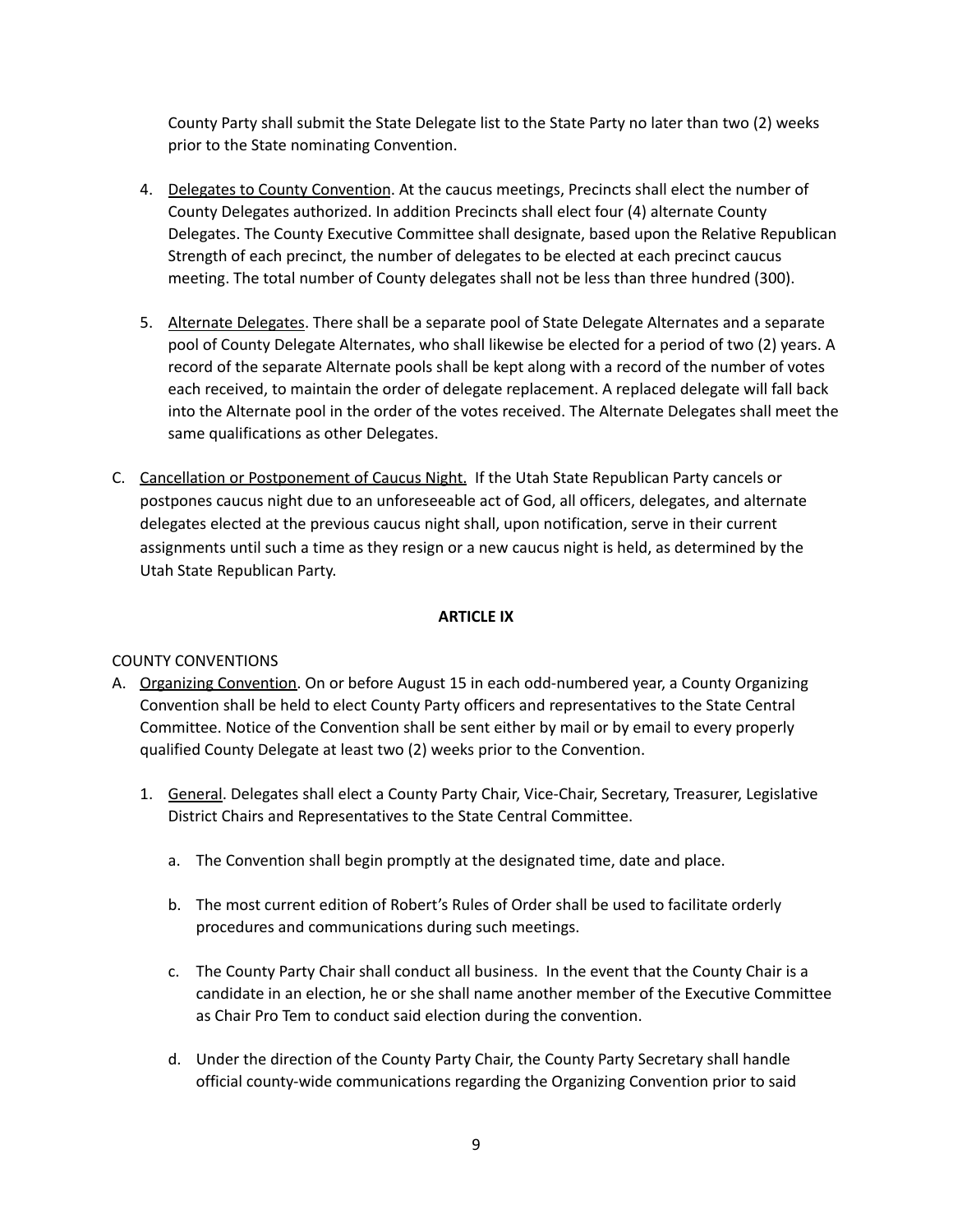convention. All communications shall be clearly signed as from either the County Party Chair or the County Party Secretary.

- e. The Convention shall follow the prepared agenda provided in the mailing notice to the delegates. Any deviation from the agenda must be put in the form of a motion and requires a second and approval by a two-thirds (2/3) vote of the delegates present.
- f. A motion to amend the Convention rules and procedures containing more than ten words must be made in writing and submitted to the Party Secretary by 12:00 noon ten days prior the Convention (Washington County Republican Party, Attn: Secretary, P.O. Box 1508, St. George, UT 84771). Motions to amend the Convention rules and procedures containing ten words or less may be made verbally from the floor immediately following the second to the motion to adopt the rules and procedures.
- g. No policy resolutions may be submitted or heard at conventions, but shall be submitted and approved at CCC meetings, in accordance with the role of the CCC as the policy-making body of the County Party.
- h. Quorum. In order to conduct binding business, an Organizing Convention must have a quorum in attendance, defined as the majority of the number of delegates who were credentialed at the designated convention, irrespective of whether some may have departed.
- i. Strict neutrality shall be maintained within the seating area and stand of the premises employed for election purposes. Candidate signage may not be taken within said room or stand and seating area.
- 2. Delegates. Delegates to this Convention shall be the same persons who were elected and certified as County Delegates at the Caucus Meetings of the Washington County Republican Party held in the previous year (except where delegates have been duly replaced), together with those persons designated as Officiary Delegates.
	- a. Delegates are required to display a delegate name tag issued for the Convention and may be required to show picture I.D. during the balloting process.
	- b. Delegates to the Convention who are neither present nor certified ten minutes past the scheduled time of the convening of the Convention shall be disqualified as delegates. Only certified delegates may vote at the Convention.
- 3. Nominating. At the time and place set for the County Convention, the name of each person who is qualified and has filed a letter of intent may be placed in nomination for the office for which the declaration was filed.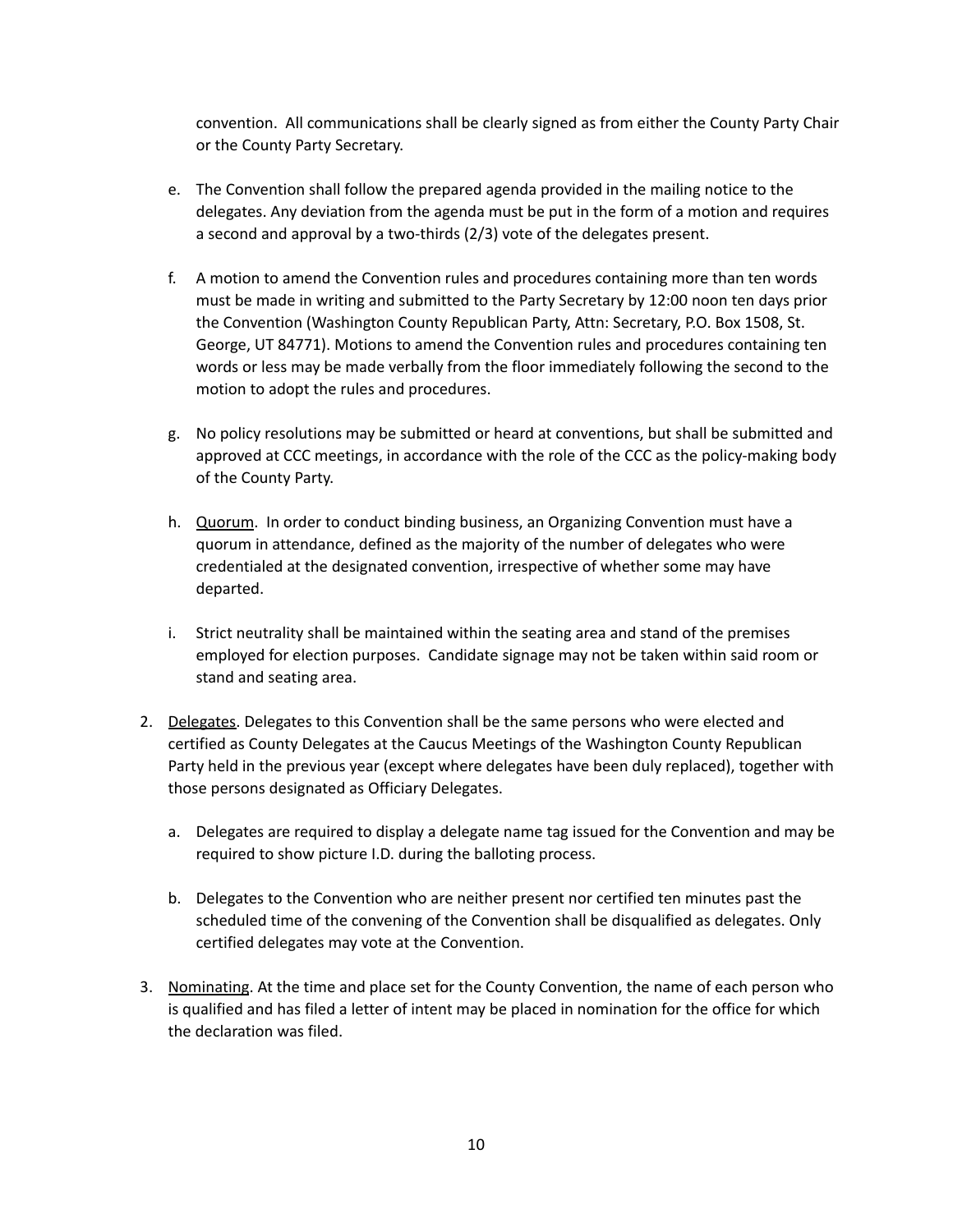- a. Each candidate for a contested office shall be allowed a combined time as specified in the Convention rules for nomination, second (optional) and acceptance speech. Uncontested candidates may be elected by acclamation by a motion from the Convention floor.
- b. Prior to nominations for a specific position, the County Executive Committee Chair shall make a report of any candidate who failed to submit a platform disclosure statement as prescribed by these Bylaws.
- c. In the event no candidate files for an office or position to be filled by an election, nominations may be made from the floor.
- 4. Balloting. The Convention shall furnish prepared ballots for the voting process. Provisions shall be made to accommodate voting for candidates nominated from the convention floor.
	- a. Ballots shall be issued to delegates at the time of certification. At the conclusion of the nominations and speeches for all contested offices and positions, the polls shall be declared open by the Chair and closed five minutes after the Chair's final call.
	- b. Candidates for contested offices receiving the most votes in any particular contest shall be declared the winner by the Convention.
- B. Nominating Convention. At the time and place designated by the County Central Committee, the Convention shall be held (each even-numbered year) to nominate candidates for partisan offices. Notice regarding the Convention shall be mailed or emailed to every properly qualified County Delegate at least two weeks prior to the Convention.
	- 1. General. Delegates shall elect candidates for County officials and Utah House Representatives and Senators for districts with boundaries identical to or completely within the boundaries of Washington County.
		- a. The Convention shall begin promptly at the designated time, date and place.
		- b. The most current edition of Robert's Rules of Order shall be used to facilitate orderly procedures and communications during such meetings.
		- c. The Convention shall follow the prepared agenda provided in the mailing notice to the delegates. Any deviation from the agenda must be put in the form of a motion and requires a second and approval by a two-thirds (2/3) vote of the delegates present.
		- d. A motion to amend the Convention rules and procedures containing more than ten words must be made in writing and submitted to the Party Secretary by 12:00 noon ten days prior to the Convention (Washington County Republican Party, attn.: Secretary, P.O. Box 1508, St. George, UT 84771). Motions to amend the Convention rules and procedures containing ten words or less may be made verbally from the floor immediately following the second to the motion to adopt the rules and procedures.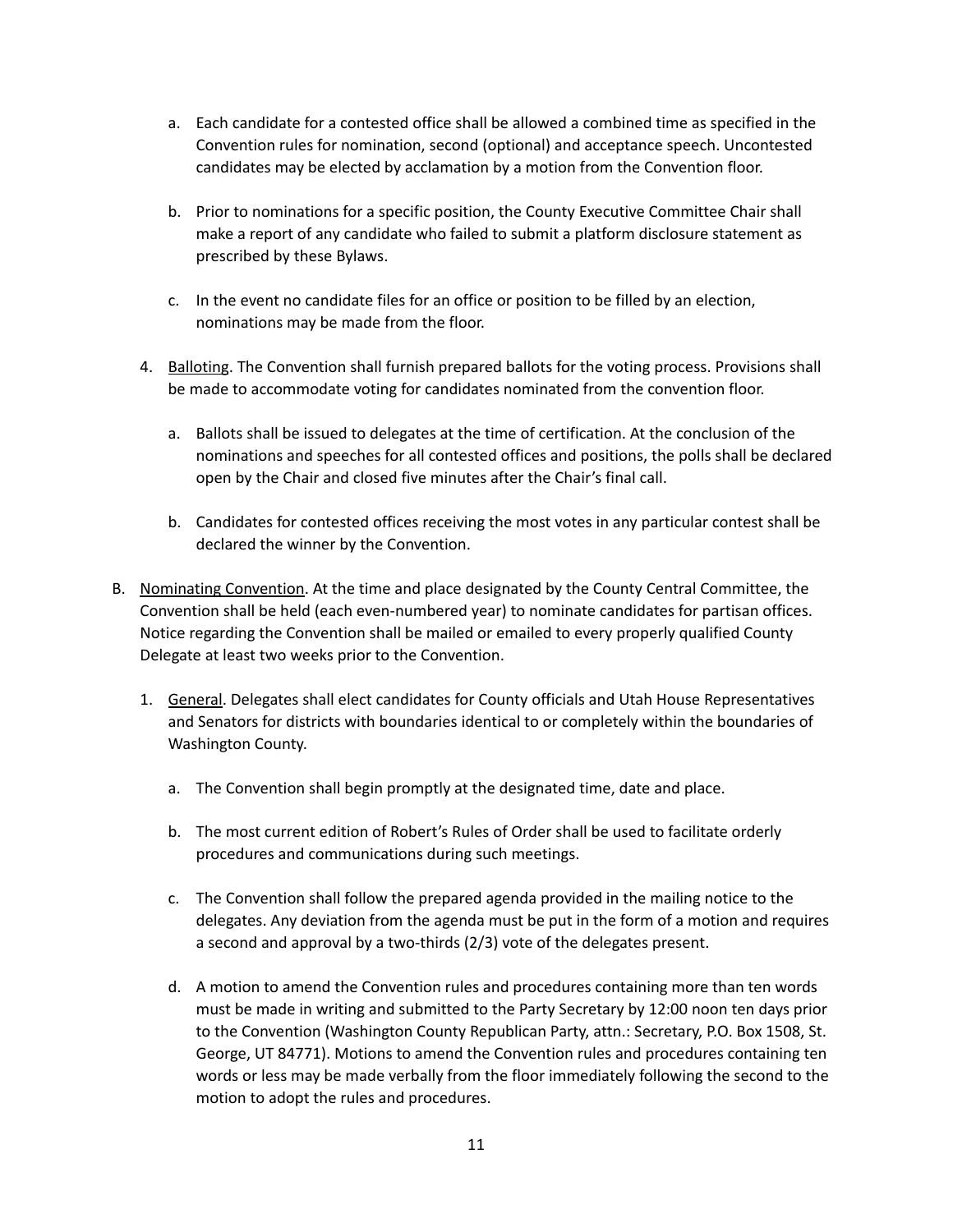- e. No policy resolutions may be submitted or heard at conventions, but shall be submitted and approved at CCC meetings, in accordance with the role of the CCC as the policy-making body of the County Party.
- f. Quorum. In order to conduct binding business, a NominatingConvention must have a quorum in attendance, defined as the majority of the number of delegates who were credentialed at the designated convention, irrespective of whether some may have departed.
- g. Strict neutrality shall be maintained within the seating area and stand of the premises employed for election purposes. Candidate signage may not be taken within said room or stand and seating area.
- 2. Delegates. Delegates to this Convention shall be the same persons who were elected and certified as County Delegates at the Caucus Meetings of the Washington County Republican Party last held (except where delegates have been duly replaced), together with those persons designated as Officiary Delegates.
	- a. Delegates are required to display a delegate name tag issued for the Convention and may be required to show picture I.D. during the balloting process.
	- b. Delegates to the Convention who are neither present nor certified ten minutes past the scheduled time of the convening of the Convention shall be disqualified as delegates. Only certified delegates may vote at the Convention.
- 3. Nominating. At the time and place set for the County Nominating Convention, the name of each person who is qualified and has properly filed may be placed in nomination for the office for which the declaration was filed.
	- a. Nominations shall be made for all contested offices and need not be seconded. Each candidate for a contested office shall be allowed a combined time as specified in the Convention Rules for nomination, second (optional) and acceptance speech. Uncontested candidates may be elected by acclamation by a motion from the Convention floor.
	- b. Prior to nominations for a specific office, the Convention Chair shall make a report of any candidate who failed to submit a platform disclosure statement as prescribed by these Bylaws.
	- c. When the number of candidates filing declarations of candidacy is no greater than the number of nominees required for the next General Election, those candidates shall be declared to be the Party's nominees for those offices and shall not be required to run at either the Nominating Convention or in the Primary Election.
- 4. Balloting. The Convention may use multiple ballots or preference voting. The Party Central Committee shall certify the method of election at least thirty (30) days prior to the Convention.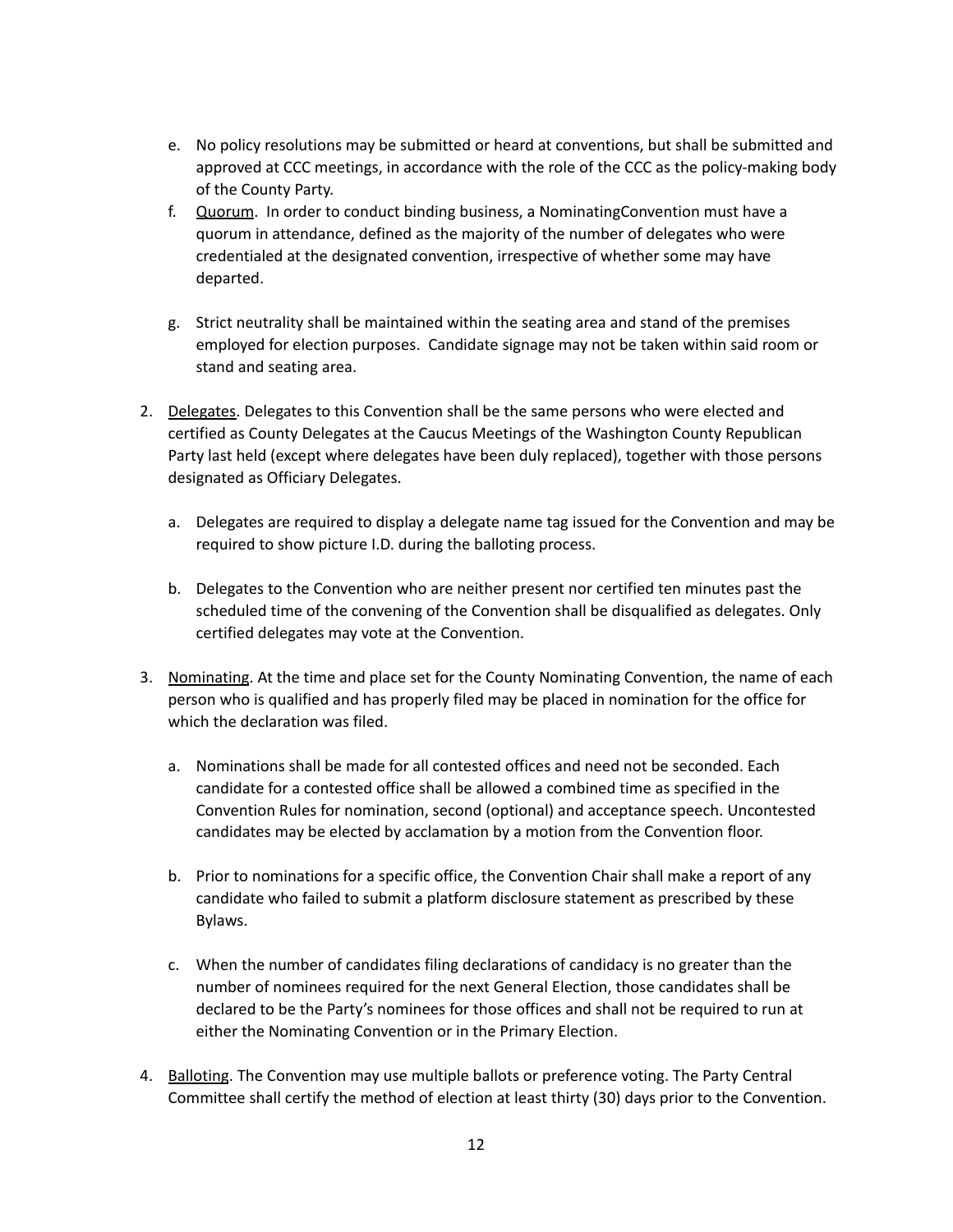- a. Following the nominating and acceptance speeches made on behalf of the candidates for office, the Delegates shall vote. The County Nominating Convention shall provide time and voting facilities so that all delegates may vote. Each delegate shall cast one vote for each office to be filled.
- b. When two candidates are nominated by the Nominating Convention for the same office, both candidates shall run in a primary election in accordance with Utah Code.
- c. A candidate for an office who receives sixty percent (60%) or more of the votes cast at any point in the balloting process shall become the Party's candidate without the necessity of running in the Primary Election.
- d. In the event three or more candidates are nominated for the same office and the Convention has chosen to use multiple ballots, the first ballot shall be used to reduce the number of candidates to three, if more than three candidates participate or by one, if three participate. Each subsequent ballot shall eliminate the lowest vote getter(s) until two candidates remain. The two top candidates shall participate in the final ballot.
- e. The Party Secretary shall certify to the County Clerk the names of the Party's candidates by 5:00 p.m. on the Monday after the Convention.

# **ARTICLE X**

# **VACANCIES**

- A. General. A vacancy whether arising from death, resignation, or disqualification, in any of the committees established or described in these bylaws, subject to the exceptions noted below, shall be filled by the County Executive Committee as herein stated.
- B. State and County Delegates. Precinct Chairs shall make replacement appointments to fill delegate vacancies first from the Delegate Replacement Pools in order of voting priority, and thereafter from within the precincts. If the vacancy cannot be filled from the Delegate Replacement Pools or from within the precinct, an appointment of a qualified resident from the Legislative District in which that precinct lies shall be made by the Legislative District Chair with approval from the County Executive Committee. With each replacement the Precinct Chair or Legislative District Chair shall complete a Replacement Form and deliver the same to the County Executive Secretary within seven (7) days of the appointment.
- C. County Executive Committee. In the event of a vacancy in the County Executive Committee, the County Central Committee shall meet within one hundred twenty (120) days after the vacancy occurs, or the next County Convention, whichever is sooner, upon no less than fifteen (15) days prior notice, for the purpose of electing a successor. In the interim, the County Chair is authorized to fill any such vacancy on a temporary basis, with the advice and consent of the County Executive Committee.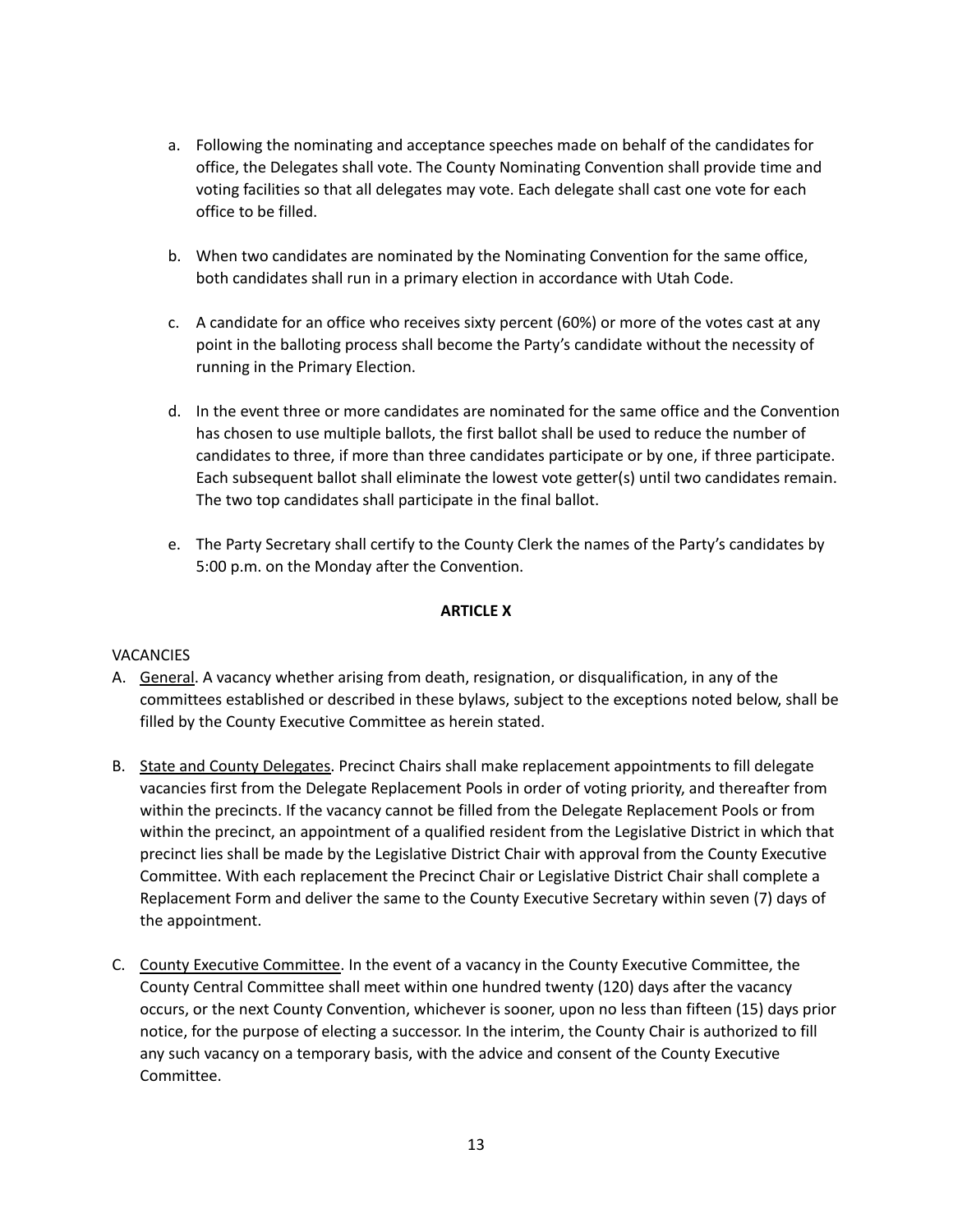- D. State Central Committee Members. In the event of a vacancy of a State Central Committee Member, the County Central Committee shall meet within one hundred twenty (120) days after the vacancy occurs, or the next County Convention, whichever is sooner, upon no less than fifteen (15) days prior notice, for the purpose of electing a successor. In the interim, the County Chair is authorized to fill any such vacancy on a temporary basis, with the advice and consent of the County Executive Committee.
- E. Precinct Officials. In the event of a vacancy of a precinct official, the Precinct Chair, or Vice Chair, in the absence of a chair, of that precinct is empowered to appoint a successor. The appointment of a successor to any vacancy shall be limited to the remainder of the predecessor's unexpired term. In the absence of both a Chair and Vice Chair, the Legislative District Chair may appoint a Chair and Vice Chair with the approval of the Executive Committee. With each such appointment, the Precinct Chair shall complete a Replacement Form and deliver the same to the County Executive Secretary within seven (7) days of the appointment.

# F. Candidates.

- 1. In the event a Party candidate who is involved in a contested primary resigns, dies or becomes incapacitated before the primary election, the remaining candidate shall be designated as the Party nominee.
- 2. In the event a Party candidate resigns, dies or becomes incapacitated after nomination at a Convention or primary election, the candidate shall be replaced by the following method:
	- a. A candidate for County or legislative office with a district totally contained within the boundaries of Washington county shall be replaced by the County Central Committee.
	- b. A candidate for legislative office with boundaries that encompass more than one county shall be replaced by the State Delegates elected from within the respective Legislative District at a special legislative caucus.
	- c. A candidate for any statewide, U.S. Senate or U.S. Representative office shall be replaced by the State Central Committee.
- G. Republican State Representative or Senator in the Utah State Legislature. When a vacancy occurs for any reason in the office of representative or senator in the Legislature, and the person vacating the office is a Republican, the members of the County Central Committee that reside in that State Legislator's or Senator's District, shall elect, by majority vote, a person to fill the vacancy, which name shall be forwarded to the party liaison. In the event that there are more than two (2) candidates nominated, the County Central Committee shall organize a vote for the County Central Committee members of the respective district, and shall use multiple ballots as set forth in Article IX, Paragraph B, 4 above. That liaison shall, before 5 p.m., within 30 days after the day on which the liaison receives notice of said vacancy, submit to the governor the name of the individual whom the party selected in accordance with the party's bylaws to serve as the interim replacement.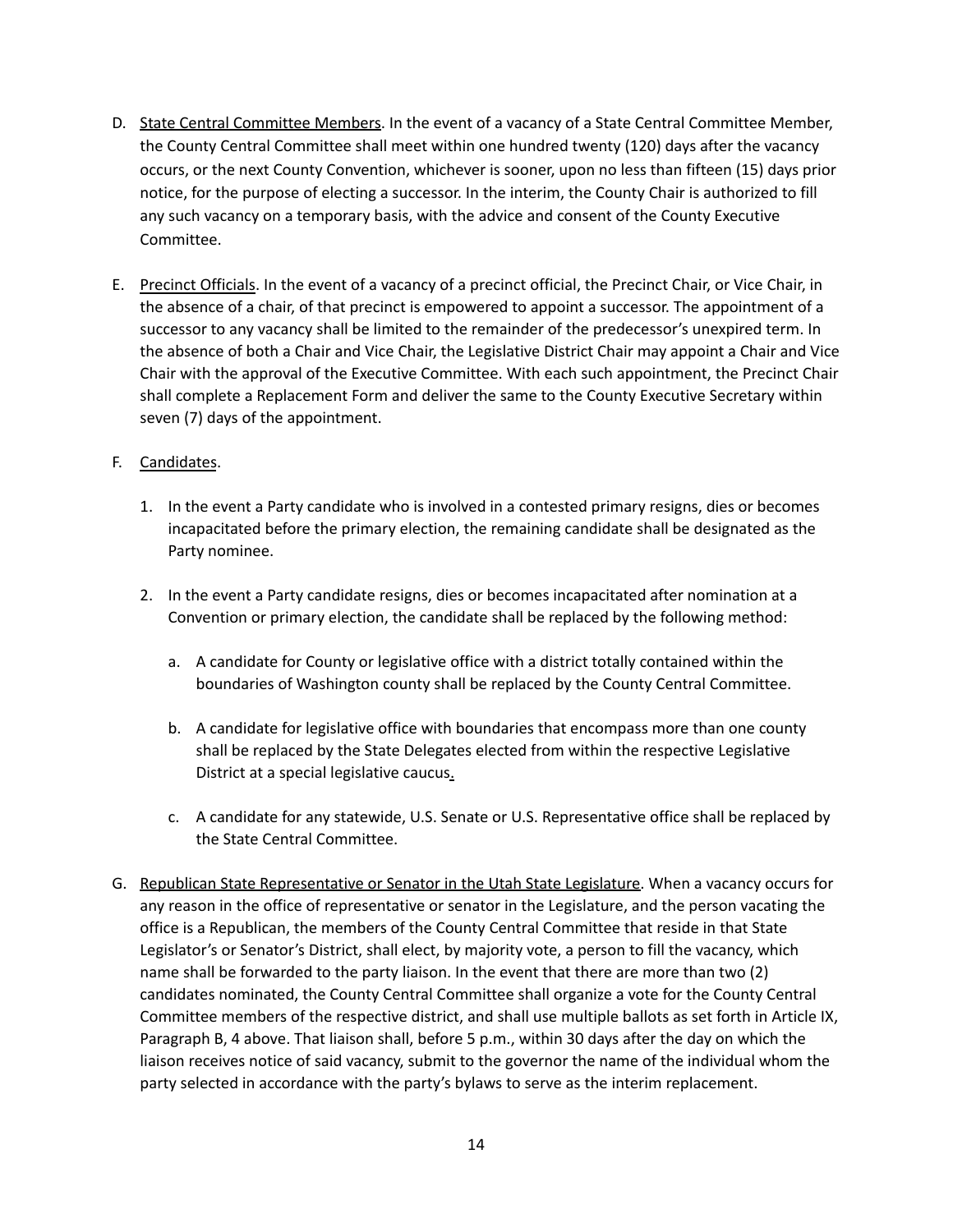H. Republican County Officer. When a vacancy occurs for any reason in any of the County offices, which include the County Commissioners, the County Treasurer, the County Sheriff, the County Clerk, the County Auditor, the County Recorder, the County Surveyor, and the County Assessor, and the person vacating the office is a Republican, the County Central Committee shall elect, by majority vote, a person to fill the vacancy, which name shall be forwarded to the party liaison. In the event that there are more than two (2) candidates nominated, the County Central Committee shall organize a vote for the County Central Committee members and shall use multiple ballots as set forth in Article IX, Paragraph B, 4 above. That party liaison shall, before 5 p.m. within 30 days after the day on which the liaison receives the notice described in Utah Code 20A-1-508, Subsection (3)(b)(i), or if the party liaison does not receive the notice, before 5 p.m. within 40 days after the day on which the vacancy occurs, submit to the County Commissioners the name of the individual the party selected in accordance with the party's bylaws to serve as the interim replacement.

#### **ARTICLE XI**

## MODIFICATION

- A. Amendments. These Bylaws may be amended by a two-thirds (2/3) vote of those present at any properly noticed regular or special County Central Committee meeting having a quorum. Bylaws may also be amended by a two-thirds (2/3) vote by those delegates in attendance at a properly noticed regular or specifically called County Convention.
- B. Severability. If any portion of these Bylaws is ever declared void, all other portions shall remain binding and effective.

#### **ARTICLE XII**

## UTAH ELECTION LAW

- A. Pursuant to the requirements of Utah State Election Law, the following listings shall be made available to the public by the County Party within the time frames specified:
	- 1. All officers of that party, within seven (7) days of their election or replacement.
	- 2. Any other persons holding elected or appointed positions within that party, within fourteen (14) days of their election or appointment.
	- 3. All persons who have filed as Republicans for partisan public elective office, whose jurisdiction would include or be contained in that party's boundaries, within seven (7) days of the filing deadline.
	- 4. All persons who have been nominated as Republican candidates for public office by that party, within seven (7) days of their nomination or replacement.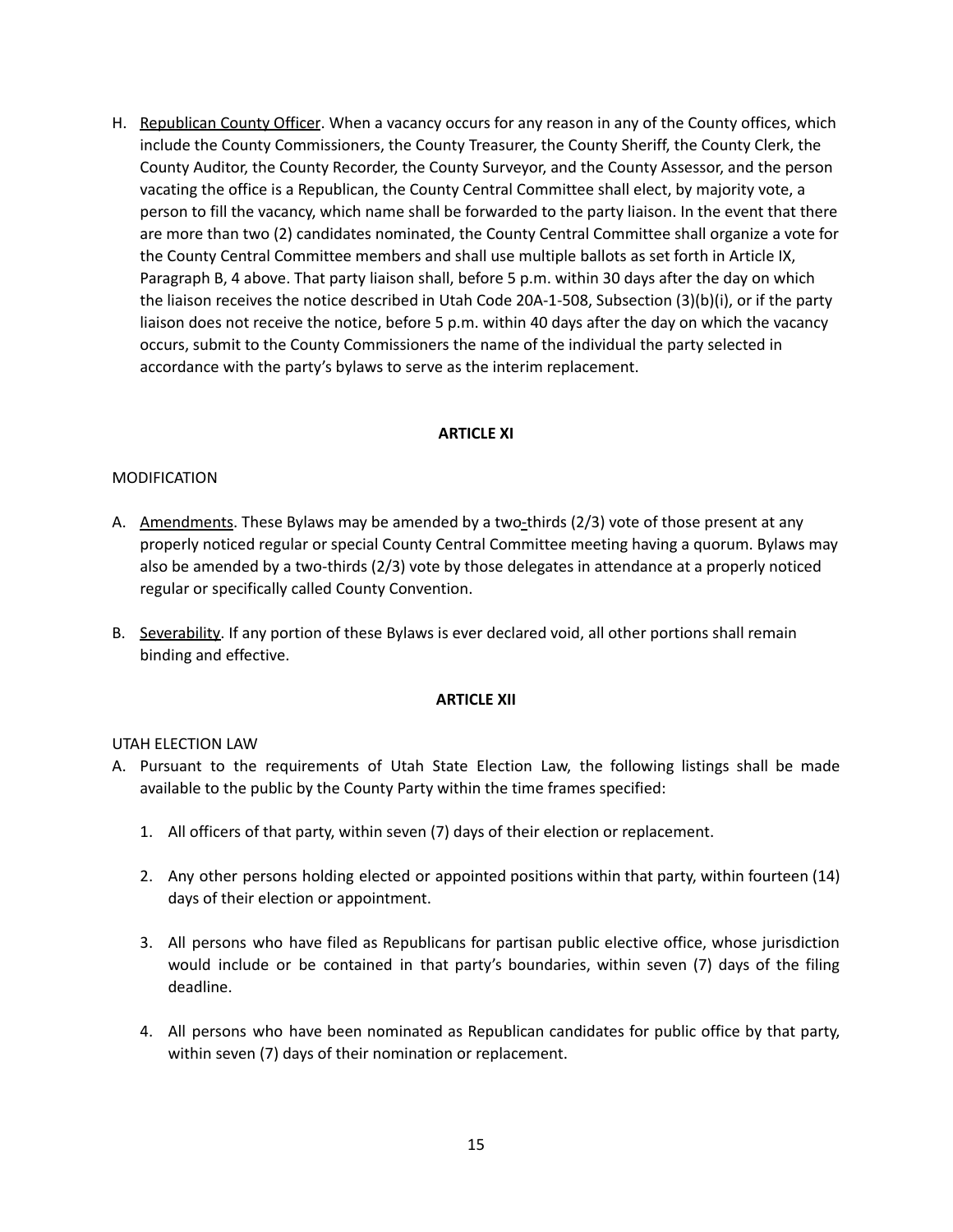- B. All such listings shall include, at a minimum, the name, address, and phone number, where available, of each person listed.
- C. The County Party shall make available to the public for campaign purposes, within fourteen (14) days of elections held at precinct caucus meetings, a complete, County-wide listing of the Republican State and County delegates residing in the County. Changes in delegate status shall be reflected in the listings within fourteen (14) of their occurrence. Lists shall be available to the public in the native format of the County Party database until subsequent elections are held. If transmitted digitally, the County Party shall provide said lists free of charge. If transmitted via print, the County Party shall charge the cost of printing. All requests for delegate lists must be made through the County Party Secretary who shall keep a record of list releases.
- D. All delegate listings shall include, at a minimum, the name, precinct, Utah House District, Utah Senate District, Congressional District, address, phone number, and basis of eligibility of each delegate (e.g., election in the precinct Caucus Precinct, election after the Caucus Precincts to fill an unfilled seat, or appointment to fill a vacancy occurring after the Voting Precincts).
- E. The County Party may charge up to, but not more than, the direct cost of the medium by which a listing is made available to the person(s) so requesting. Any listing made available by electronic mail or on the internet shall be made available at no charge.

## **ARTICLE XIII**

# RULES OF ORDER

The rules contained in the current edition of Robert's Rules of Order shall govern all meetings of the Party, except to the extent they are inconsistent with the Bylaws and any special rules of order the Party may adopt.

## **ARTICLE XIV**

## NOTIFICATION

- A. Computation of Time. In computing any period of time prescribed or allowed by these Bylaws, the day of the act or event from which the designated period of time begins to run shall not be included. The last day of the period so computed shall be included, unless it is a Saturday, a Sunday, or a legal holiday, in which event the period runs until the end of the next day which is not one of the aforementioned days. When the period of time prescribed or allowed is less than eight (8) days, intermediate Saturdays, Sundays, and legal holidays shall be excluded in the computation.
- B. Legal Holidays. For purposes of these Bylaws the federal holidays recognized by federal employees and any state holidays declared by the Governor are legal holidays.

## HISTORY OF BYLAWS AMENDMENTS

Adopted at the Washington County Central Committee Meeting, June 2, 2004 Amended at the Washington County Organizing Convention, May 14, 2005